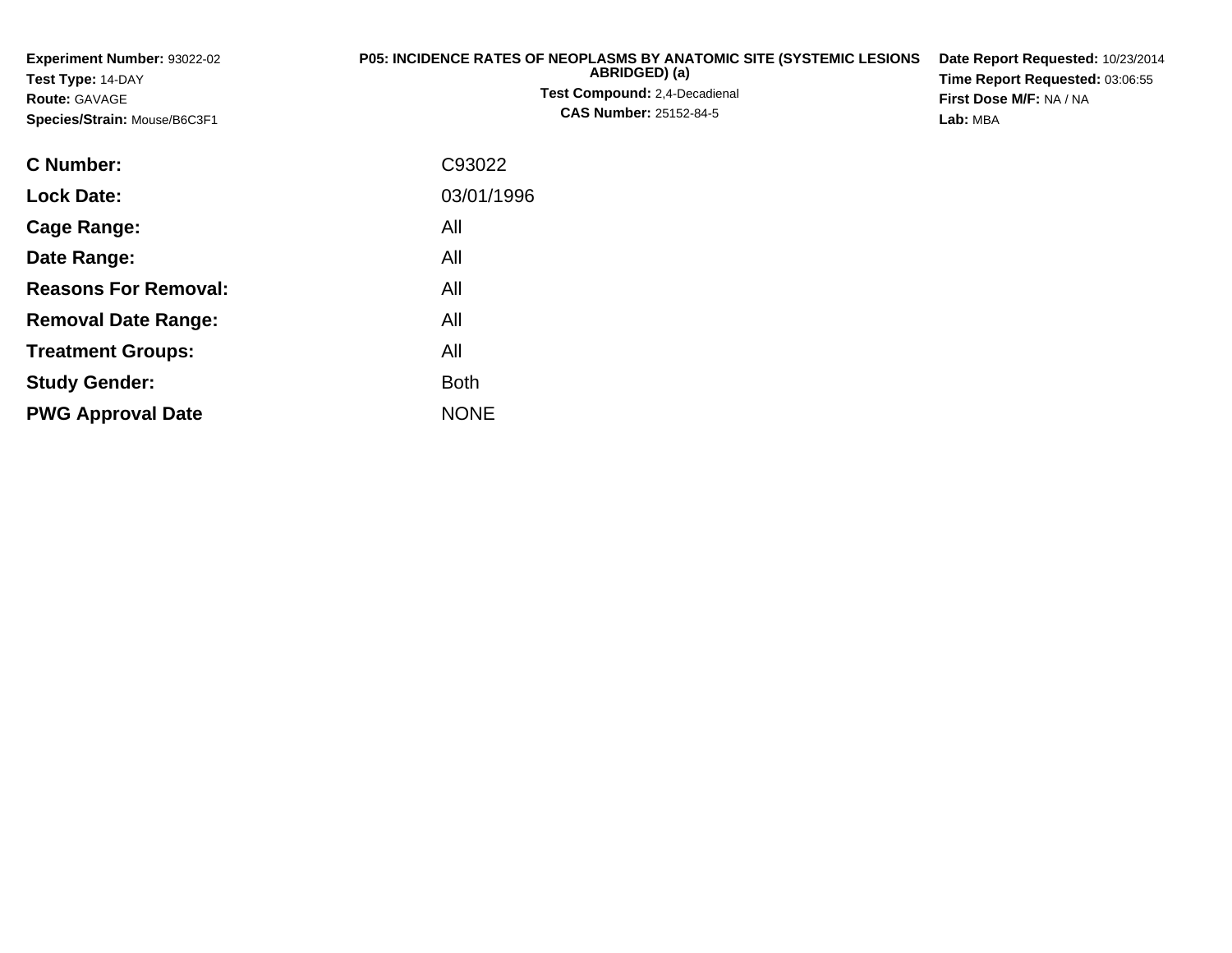| Experiment Number: 93022-02<br>Test Type: 14-DAY                                         |                     | P05: INCIDENCE RATES OF NEOPLASMS BY ANATOMIC SITE (SYSTEMIC LESIONS<br>ABRIDGED) (a) | Date Report Requested: 10/23/2014<br>Time Report Requested: 03:06:55 |                 |                |                   |
|------------------------------------------------------------------------------------------|---------------------|---------------------------------------------------------------------------------------|----------------------------------------------------------------------|-----------------|----------------|-------------------|
| Route: GAVAGE                                                                            |                     | Test Compound: 2,4-Decadienal                                                         | First Dose M/F: NA / NA                                              |                 |                |                   |
| Species/Strain: Mouse/B6C3F1                                                             |                     | <b>CAS Number: 25152-84-5</b>                                                         | Lab: MBA                                                             |                 |                |                   |
| <b>B6C3F1 Mouse MALE</b>                                                                 | <b>MG/KG</b><br>0.0 | <b>MG/KG</b><br>45.0                                                                  | 133.0 MG/KG                                                          | 400.0 MG/KG     | 1200.0 MG/KG   | 3600.0 MG/KG      |
| <b>Disposition Summary</b>                                                               |                     |                                                                                       |                                                                      |                 |                |                   |
| <b>Animals Initially In Study</b><br><b>Early Deaths</b>                                 | 5                   | ${\bf 5}$                                                                             | $5\phantom{.0}$                                                      | $5\phantom{.0}$ | $5\phantom{1}$ | 5                 |
| <b>Moribund Sacrifice</b><br><b>Natural Death</b>                                        |                     |                                                                                       |                                                                      |                 | 1              | 3<br>$\mathbf{2}$ |
| <b>Survivors</b><br><b>Terminal Sacrifice</b><br><b>Animals Examined Microscopically</b> | 5<br>5              | $5\phantom{.0}$                                                                       | $5\phantom{.0}$                                                      | 5<br>5          | 4<br>5         | $5\phantom{.0}$   |
| <b>ALIMENTARY SYSTEM</b>                                                                 |                     |                                                                                       |                                                                      |                 |                |                   |
| Intestine Large, Colon                                                                   | (0)                 | (0)                                                                                   | (0)                                                                  | (0)             | (0)            | (1)               |
| Intestine Large, Rectum                                                                  | (0)                 | (0)                                                                                   | (0)                                                                  | (0)             | (0)            | (1)               |
| Liver                                                                                    | (5)                 | (0)                                                                                   | (0)                                                                  | (0)             | (5)            | (5)               |
| Pancreas                                                                                 | (0)                 | (0)                                                                                   | (0)                                                                  | (0)             | (0)            | (2)               |
| Stomach, Forestomach                                                                     | (5)                 | (0)                                                                                   | (0)                                                                  | (5)             | (5)            | (5)               |
| CARDIOVASCULAR SYSTEM<br>None                                                            |                     |                                                                                       |                                                                      |                 |                |                   |
| <b>ENDOCRINE SYSTEM</b><br>None                                                          |                     |                                                                                       |                                                                      |                 |                |                   |
| <b>GENERAL BODY SYSTEM</b><br>None                                                       |                     |                                                                                       |                                                                      |                 |                |                   |
| <b>GENITAL SYSTEM</b><br>None                                                            |                     |                                                                                       |                                                                      |                 |                |                   |
| HEMATOPOIETIC SYSTEM<br>Spleen                                                           | (0)                 | (0)                                                                                   | (0)                                                                  | (0)             | (1)            | (2)               |
| <b>INTEGUMENTARY SYSTEM</b>                                                              |                     |                                                                                       |                                                                      |                 |                |                   |

a - Number of animals examined microscopically at site and number of animals with lesion

b - Primary tumors: all tumors except metastatic tumors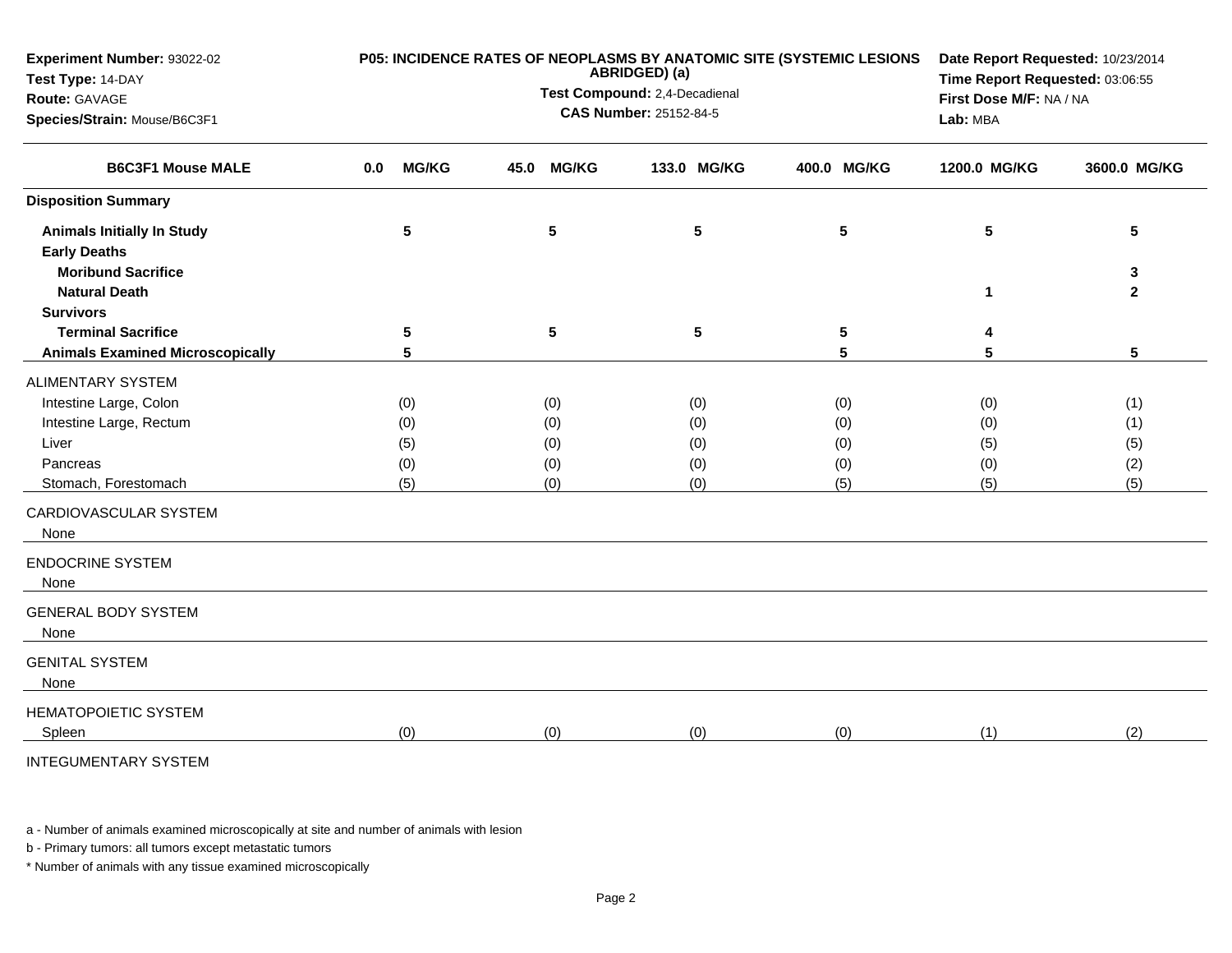| Experiment Number: 93022-02<br>Test Type: 14-DAY<br><b>Route: GAVAGE</b><br>Species/Strain: Mouse/B6C3F1 |                     | P05: INCIDENCE RATES OF NEOPLASMS BY ANATOMIC SITE (SYSTEMIC LESIONS<br>ABRIDGED) (a)<br>Test Compound: 2,4-Decadienal<br><b>CAS Number: 25152-84-5</b> | Date Report Requested: 10/23/2014<br>Time Report Requested: 03:06:55<br>First Dose M/F: NA / NA<br>Lab: MBA |             |              |              |
|----------------------------------------------------------------------------------------------------------|---------------------|---------------------------------------------------------------------------------------------------------------------------------------------------------|-------------------------------------------------------------------------------------------------------------|-------------|--------------|--------------|
| <b>B6C3F1 Mouse MALE</b>                                                                                 | <b>MG/KG</b><br>0.0 | <b>MG/KG</b><br>45.0                                                                                                                                    | 133.0 MG/KG                                                                                                 | 400.0 MG/KG | 1200.0 MG/KG | 3600.0 MG/KG |
| None                                                                                                     |                     |                                                                                                                                                         |                                                                                                             |             |              |              |
| MUSCULOSKELETAL SYSTEM<br>None                                                                           |                     |                                                                                                                                                         |                                                                                                             |             |              |              |
| NERVOUS SYSTEM<br>None                                                                                   |                     |                                                                                                                                                         |                                                                                                             |             |              |              |
| <b>RESPIRATORY SYSTEM</b><br>None                                                                        |                     |                                                                                                                                                         |                                                                                                             |             |              |              |
| SPECIAL SENSES SYSTEM<br>None                                                                            |                     |                                                                                                                                                         |                                                                                                             |             |              |              |
| <b>URINARY SYSTEM</b><br>Kidney                                                                          | (5)                 | (0)                                                                                                                                                     | (0)                                                                                                         | (0)         | (5)          | (4)          |

a - Number of animals examined microscopically at site and number of animals with lesion

b - Primary tumors: all tumors except metastatic tumors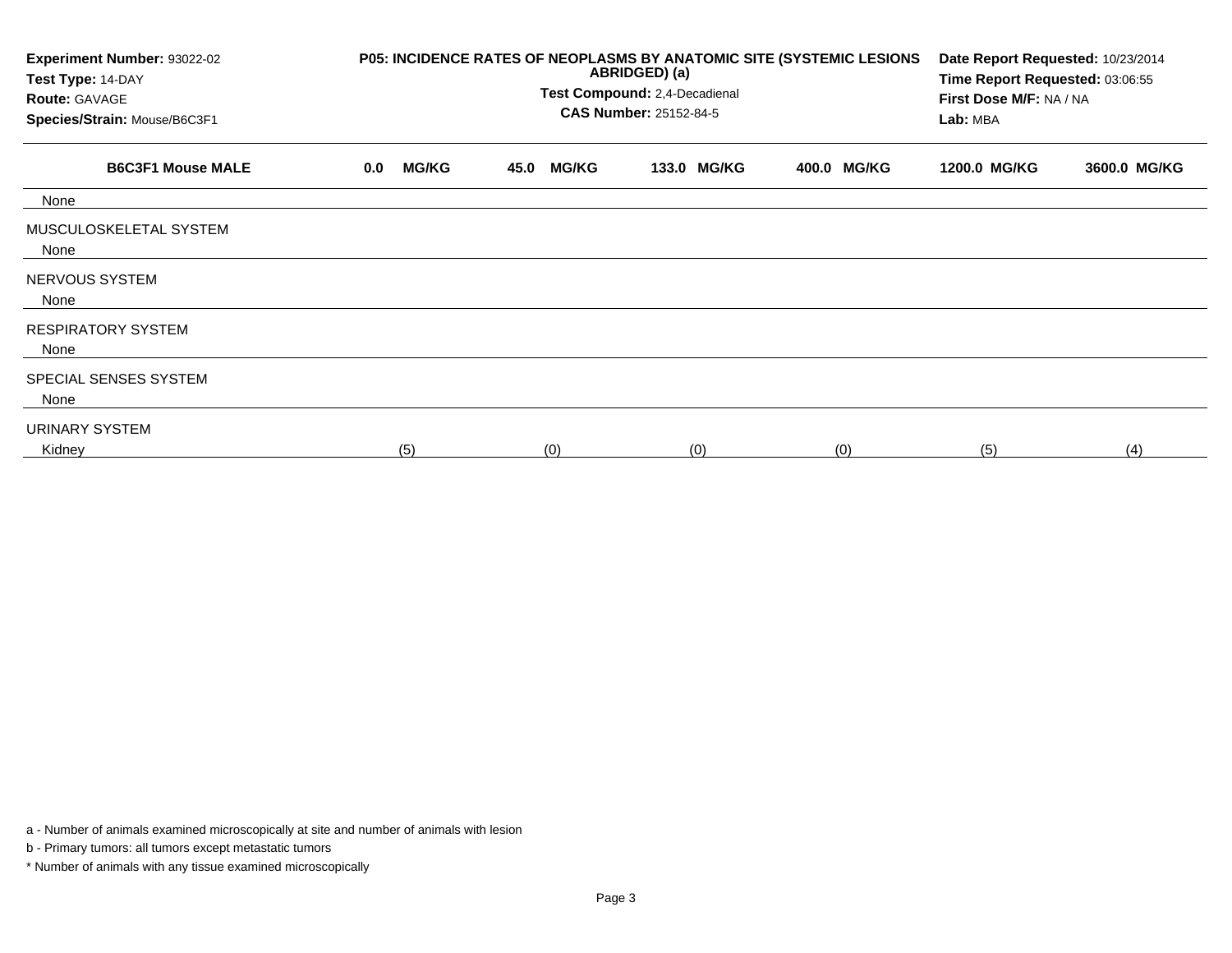| <b>Experiment Number: 93022-02</b><br>Test Type: 14-DAY<br><b>Route: GAVAGE</b><br>Species/Strain: Mouse/B6C3F1 | <b>P05: INCIDENCE RATES OF NEOPLASMS BY ANATOMIC SITE (SYSTEMIC LESIONS)</b><br>ABRIDGED) (a)<br>Test Compound: 2,4-Decadienal<br>CAS Number: 25152-84-5 |              |      |              |  |             |             | Date Report Requested: 10/23/2014<br>Time Report Requested: 03:06:55<br>First Dose M/F: NA / NA<br>Lab: MBA |              |
|-----------------------------------------------------------------------------------------------------------------|----------------------------------------------------------------------------------------------------------------------------------------------------------|--------------|------|--------------|--|-------------|-------------|-------------------------------------------------------------------------------------------------------------|--------------|
| <b>B6C3F1 Mouse MALE</b>                                                                                        | 0.0                                                                                                                                                      | <b>MG/KG</b> | 45.0 | <b>MG/KG</b> |  | 133.0 MG/KG | 400.0 MG/KG | 1200.0 MG/KG                                                                                                | 3600.0 MG/KG |
| <b>Tumor Summary for MALE</b>                                                                                   |                                                                                                                                                          |              |      |              |  |             |             |                                                                                                             |              |
| <b>Total Animals with Primary Neoplasms (b)</b><br><b>Total Primary Neoplasms</b>                               |                                                                                                                                                          |              |      |              |  |             |             |                                                                                                             |              |
| <b>Total Animals with Benign Neoplasms</b><br><b>Total Benign Neoplasms</b>                                     |                                                                                                                                                          |              |      |              |  |             |             |                                                                                                             |              |
| <b>Total Animals with Malignant Neoplasms</b><br><b>Total Malignant Neoplasms</b>                               |                                                                                                                                                          |              |      |              |  |             |             |                                                                                                             |              |
| <b>Total Animals with Metastatic Neoplasms</b><br><b>Total Metastatic Neoplasms</b>                             |                                                                                                                                                          |              |      |              |  |             |             |                                                                                                             |              |
| <b>Total Animals with Malignant Neoplasms</b><br><b>Uncertain Primary Site</b>                                  |                                                                                                                                                          |              |      |              |  |             |             |                                                                                                             |              |
| Total Animals with Neoplasms Uncertain -<br><b>Benign or Malignant</b><br><b>Total Uncertain Neoplasms</b>      |                                                                                                                                                          |              |      |              |  |             |             |                                                                                                             |              |

\*\*\*END OF MALE DATA\*\*\*

a - Number of animals examined microscopically at site and number of animals with lesion

b - Primary tumors: all tumors except metastatic tumors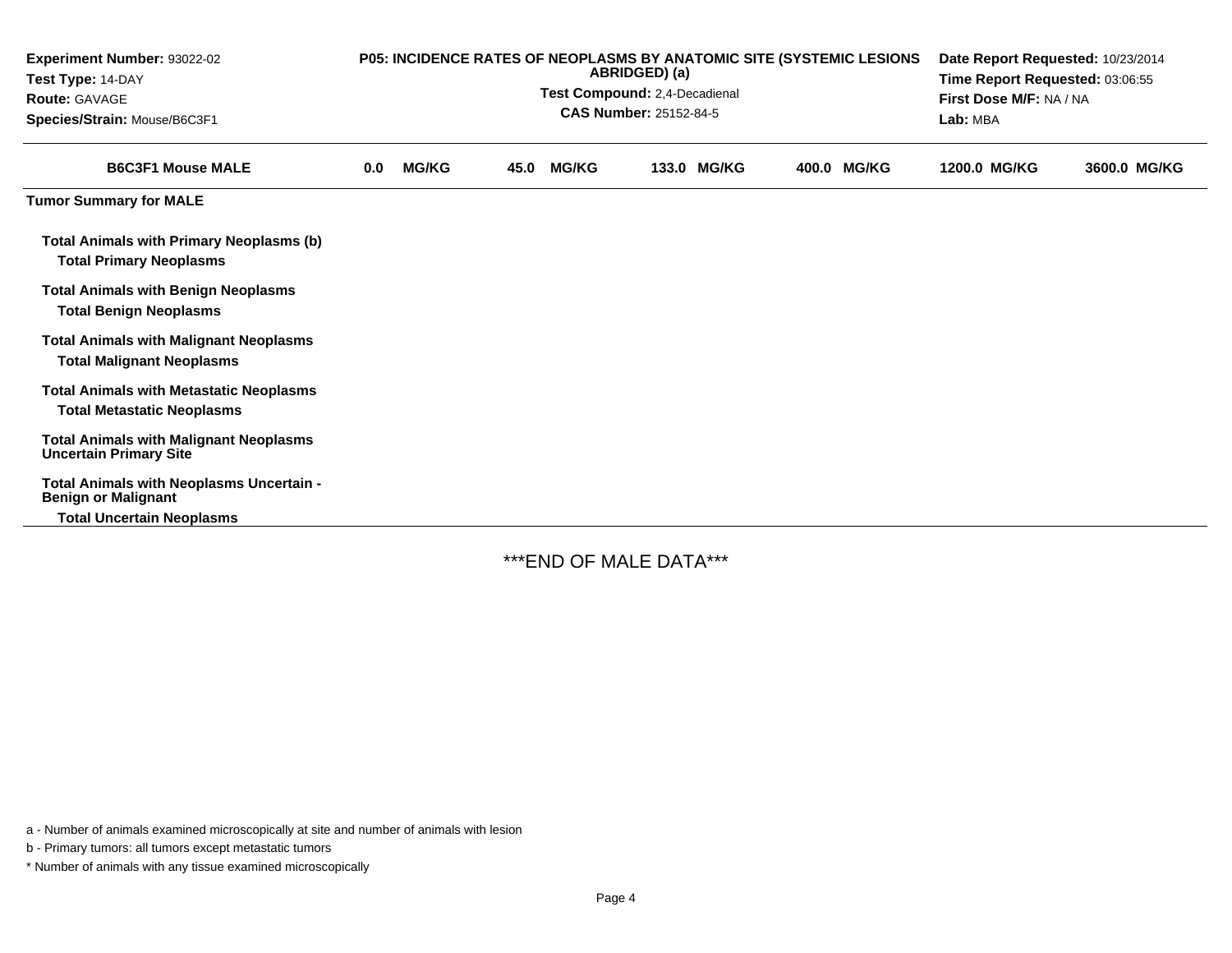| Experiment Number: 93022-02             |                     | P05: INCIDENCE RATES OF NEOPLASMS BY ANATOMIC SITE (SYSTEMIC LESIONS<br>ABRIDGED) (a) | Date Report Requested: 10/23/2014<br>Time Report Requested: 03:06:55<br>First Dose M/F: NA / NA |             |              |              |
|-----------------------------------------|---------------------|---------------------------------------------------------------------------------------|-------------------------------------------------------------------------------------------------|-------------|--------------|--------------|
| Test Type: 14-DAY<br>Route: GAVAGE      |                     | Test Compound: 2,4-Decadienal                                                         |                                                                                                 |             |              |              |
| Species/Strain: Mouse/B6C3F1            |                     |                                                                                       | <b>CAS Number: 25152-84-5</b>                                                                   |             | Lab: MBA     |              |
|                                         |                     |                                                                                       |                                                                                                 |             |              |              |
| <b>B6C3F1 Mouse FEMALE</b>              | <b>MG/KG</b><br>0.0 | <b>KG/KG</b><br>45.0                                                                  | 133.0 MG/KG                                                                                     | 400.0 MG/KG | 1200.0 MG/KG | 3600.0 MG/KG |
| <b>Disposition Summary</b>              |                     |                                                                                       |                                                                                                 |             |              |              |
| <b>Animals Initially In Study</b>       | 5                   | 5                                                                                     | 5                                                                                               | 5           | 5            | 5            |
| <b>Early Deaths</b>                     |                     |                                                                                       |                                                                                                 |             |              |              |
| <b>Moribund Sacrifice</b>               |                     |                                                                                       |                                                                                                 |             |              | 3            |
| <b>Natural Death</b>                    |                     |                                                                                       |                                                                                                 |             | $\mathbf 1$  | $\mathbf{2}$ |
| <b>Survivors</b>                        |                     |                                                                                       |                                                                                                 |             |              |              |
| <b>Terminal Sacrifice</b>               | 5                   | 5                                                                                     | $5\phantom{.0}$                                                                                 | 5           |              |              |
| <b>Animals Examined Microscopically</b> | 5                   |                                                                                       |                                                                                                 | 5           | 5            | 5            |
| <b>ALIMENTARY SYSTEM</b>                |                     |                                                                                       |                                                                                                 |             |              |              |
| Gallbladder                             | (0)                 | (0)                                                                                   | (0)                                                                                             | (0)         | (0)          | (1)          |
| Liver                                   | (5)                 | (0)                                                                                   | (0)                                                                                             | (0)         | (5)          | (5)          |
| Pancreas                                | (0)                 | (0)                                                                                   | (0)                                                                                             | (0)         | (1)          | (2)          |
| Stomach, Forestomach                    | (5)                 | (0)                                                                                   | (0)                                                                                             | (5)         | (5)          | (5)          |
| CARDIOVASCULAR SYSTEM<br>None           |                     |                                                                                       |                                                                                                 |             |              |              |
| <b>ENDOCRINE SYSTEM</b><br>None         |                     |                                                                                       |                                                                                                 |             |              |              |
| <b>GENERAL BODY SYSTEM</b><br>None      |                     |                                                                                       |                                                                                                 |             |              |              |
| <b>GENITAL SYSTEM</b>                   |                     |                                                                                       |                                                                                                 |             |              |              |
| Ovary                                   | (0)                 | (0)                                                                                   | (0)                                                                                             | (0)         | (0)          | (1)          |
| HEMATOPOIETIC SYSTEM                    |                     |                                                                                       |                                                                                                 |             |              |              |
| Spleen                                  | (0)                 | (0)                                                                                   | (0)                                                                                             | (0)         | (2)          | (1)          |
| <b>INTEGUMENTARY SYSTEM</b>             |                     |                                                                                       |                                                                                                 |             |              |              |

None

a - Number of animals examined microscopically at site and number of animals with lesion

b - Primary tumors: all tumors except metastatic tumors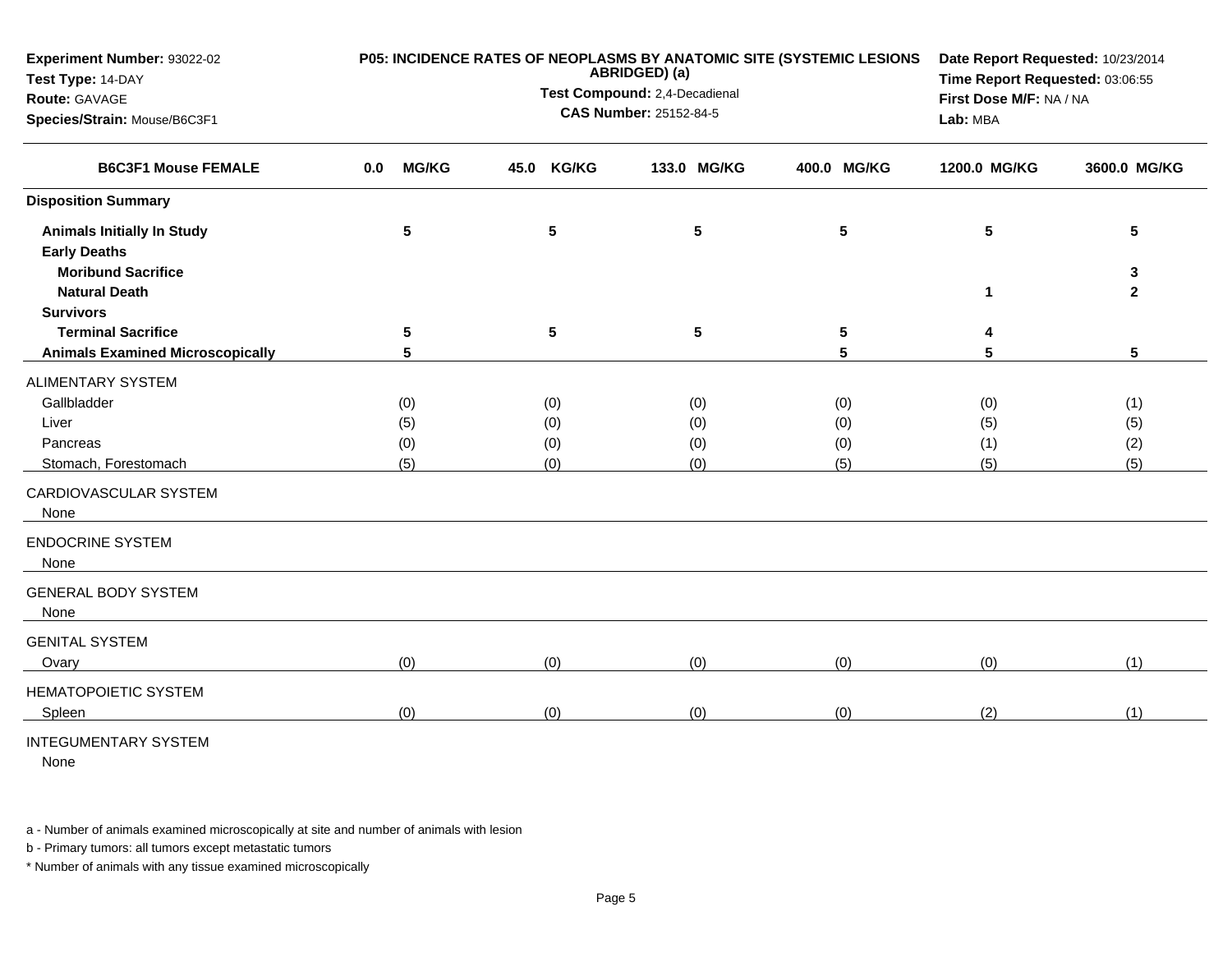| Experiment Number: 93022-02<br>Test Type: 14-DAY<br><b>Route: GAVAGE</b><br>Species/Strain: Mouse/B6C3F1 |                     | P05: INCIDENCE RATES OF NEOPLASMS BY ANATOMIC SITE (SYSTEMIC LESIONS<br>ABRIDGED) (a)<br>Test Compound: 2,4-Decadienal<br><b>CAS Number: 25152-84-5</b> | Date Report Requested: 10/23/2014<br>Time Report Requested: 03:06:55<br>First Dose M/F: NA / NA<br>Lab: MBA |             |              |              |
|----------------------------------------------------------------------------------------------------------|---------------------|---------------------------------------------------------------------------------------------------------------------------------------------------------|-------------------------------------------------------------------------------------------------------------|-------------|--------------|--------------|
| <b>B6C3F1 Mouse FEMALE</b>                                                                               | <b>MG/KG</b><br>0.0 | <b>KG/KG</b><br>45.0                                                                                                                                    | <b>MG/KG</b><br>133.0                                                                                       | 400.0 MG/KG | 1200.0 MG/KG | 3600.0 MG/KG |
| MUSCULOSKELETAL SYSTEM<br>None                                                                           |                     |                                                                                                                                                         |                                                                                                             |             |              |              |
| NERVOUS SYSTEM<br>None                                                                                   |                     |                                                                                                                                                         |                                                                                                             |             |              |              |
| <b>RESPIRATORY SYSTEM</b><br>None                                                                        |                     |                                                                                                                                                         |                                                                                                             |             |              |              |
| SPECIAL SENSES SYSTEM<br>None                                                                            |                     |                                                                                                                                                         |                                                                                                             |             |              |              |
| URINARY SYSTEM<br>Kidney                                                                                 | (5)                 | (0)                                                                                                                                                     | (0)                                                                                                         | (0)         | (5)          | (5)          |

a - Number of animals examined microscopically at site and number of animals with lesion

b - Primary tumors: all tumors except metastatic tumors